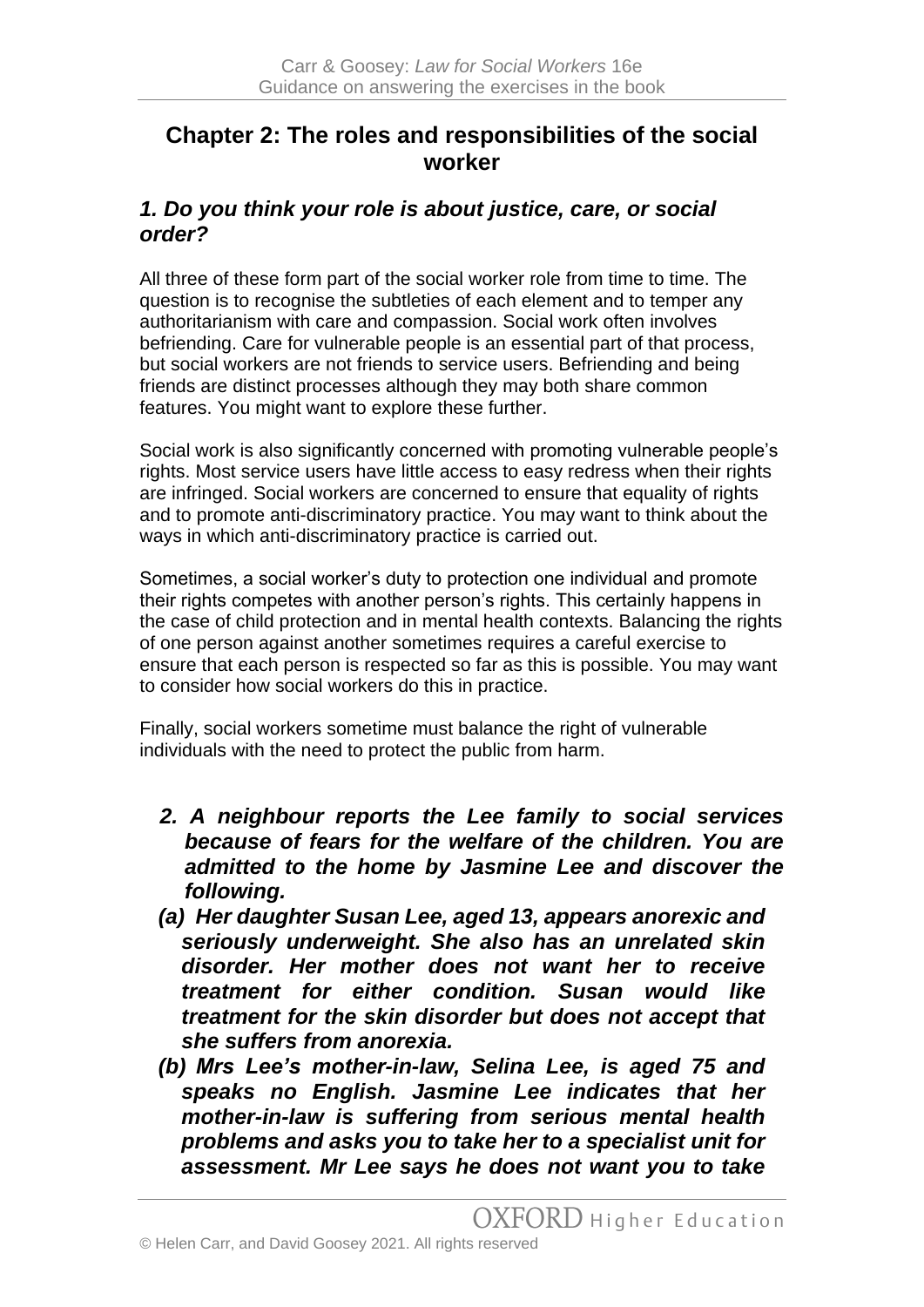## *his mother anywhere and he is quite capable of deciding what is best for her.*

#### *What are the principles involved in relation to issues of consent to treatment or assessment?*

**Principles** 

- Presumption of capacity
- Consent must be informed
- It can be explicit or implicit

Good practice points

- Explain information sharing policy at the beginning of relationship
- Get consent in writing to prevent disputes

– In 1985, Lord Fraser in *Gillick*, said that a doctor can give contraceptive advice or treatment to a person under 16 without parental consent providing the doctor is satisfied that:

- The young person will understand the advice
- The young person cannot be persuaded to tell his or her parents or allow the doctor to tell them that they are seeking contraceptive advice
- The young person is likely to begin or continue having unprotected sex with or without contraceptive treatment
- The young person's physical or mental health is likely to suffer unless he or she receives contraceptive advice or treatment.

In practice this means

*Can the child or young person understand the question being asked of them? Do they have a reasonable understanding of:*

- what information might be shared;
- the main reason or reasons for sharing the information;
- and the implications of sharing that information, and of not sharing it?

*Can they:*

- appreciate and consider the alternative courses of action open to them;
- weigh up one aspect of the situation against another;
- express a clear personal view on the matter, as distinct from repeating what someone else thinks they should do; and
- be reasonably consistent in their view on the matter, or are they constantly changing their mind?

These principles are useful for adults, too.

## *3. Ms C, the parent of two children who were sexually abused by a neighbour's child, wants to sue the local authority. She claims that she is suffering from psychiatric illness which is*